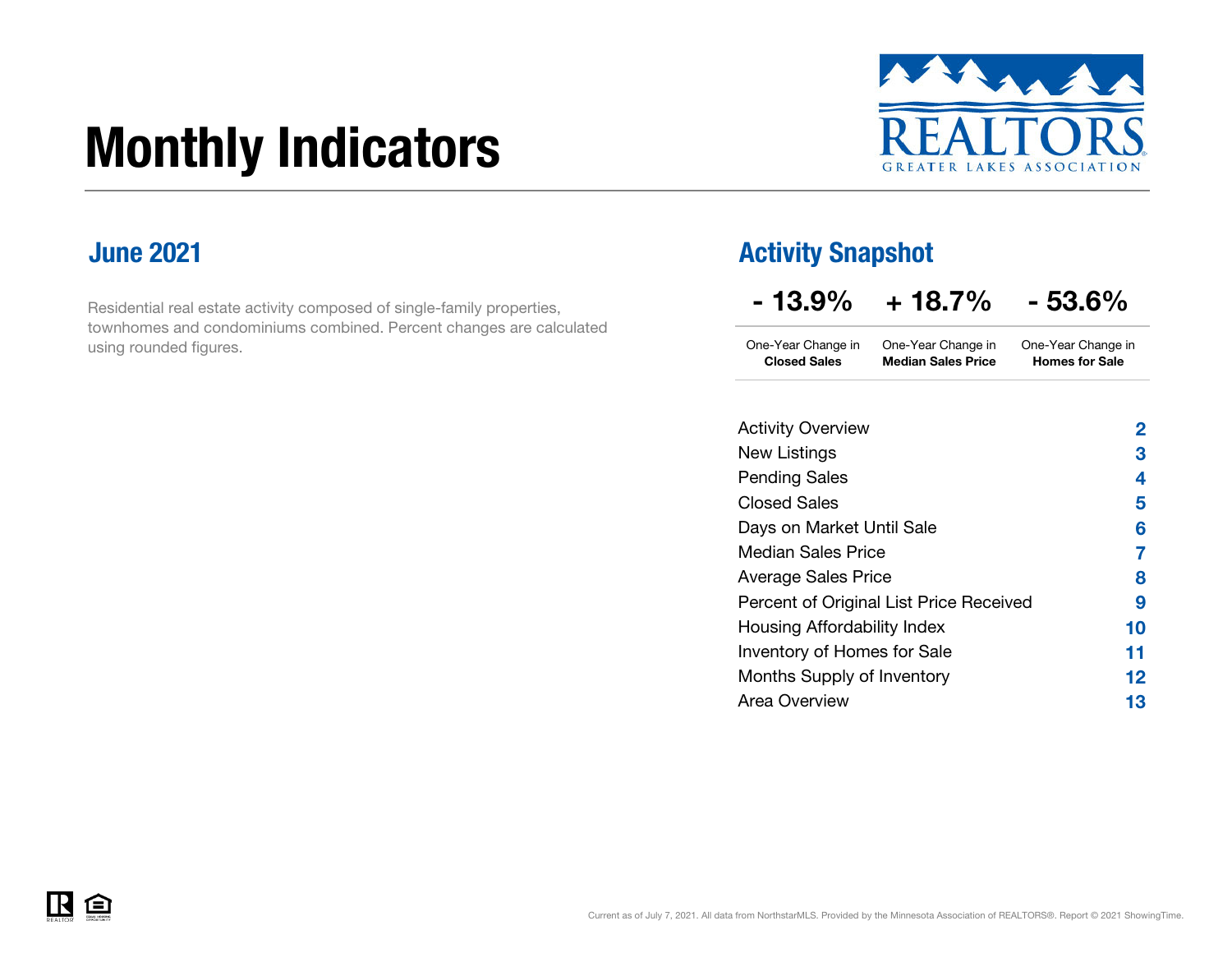### Activity Overview

Key metrics by report month and for year-to-date (YTD) starting from the first of the year.



| <b>Key Metrics</b>           | <b>Historical Sparkbars</b>                      | $6 - 2020$ | 6-2021    | <b>Percent Change</b> |           | <b>YTD 2020 YTD 2021</b> | Percent Change |
|------------------------------|--------------------------------------------------|------------|-----------|-----------------------|-----------|--------------------------|----------------|
| <b>New Listings</b>          | 6-2019<br>6-2018<br>6-2020<br>$6 - 2021$         | 782        | 750       | $-4.1%$               | 3,563     | 3,173                    | $-10.9%$       |
| <b>Pending Sales</b>         | 6-2018<br>6-2019<br>6-2020<br>$6 - 202$          | 781        | 607       | $-22.3%$              | 2,729     | 2,712                    | $-0.6%$        |
| <b>Closed Sales</b>          | 6-2018<br>6-2019<br>6-2020<br>$6 - 2021$         | 682        | 587       | $-13.9%$              | 2,167     | 2,305                    | $+6.4%$        |
| <b>Days on Market</b>        | 6-2018<br>6-2019<br>6-2020<br>$6 - 202$          | 71         | 27        | $-62.0%$              | 77        | 44                       | $-42.9%$       |
| <b>Median Sales Price</b>    | $\Box$<br>6-2019<br>6-2018<br>6-2020<br>6-2021   | \$219,000  | \$260,000 | $+18.7%$              | \$206,500 | \$236,250                | $+14.4%$       |
| <b>Avg. Sales Price</b>      | 6-2018<br>6-2019<br>6-2020<br>$6 - 202$          | \$250,248  | \$313,283 | $+25.2%$              | \$235,595 | \$282,671                | $+20.0%$       |
| Pct. of Orig. Price Received | $\Box$<br>6-2018<br>6-2019<br>6-2021<br>6-2020   | 96.3%      | 101.9%    | $+5.8%$               | 95.4%     | 99.2%                    | $+4.0%$        |
| <b>Affordability Index</b>   | 6-2019<br>6-2018<br>6-2020<br>$6 - 2021$         | 137        | 114       | $-16.8%$              | 145       | 126                      | $-13.1%$       |
| <b>Homes for Sale</b>        | 6-2018<br>6-2019<br>6-2020<br>6-2021             | 1,663      | 771       | $-53.6%$              |           |                          |                |
| <b>Months Supply</b>         | الأك<br>6-2018<br>6-2019<br>6-2020<br>$6 - 2021$ | 3.7        | 1.5       | $-59.5%$              |           |                          |                |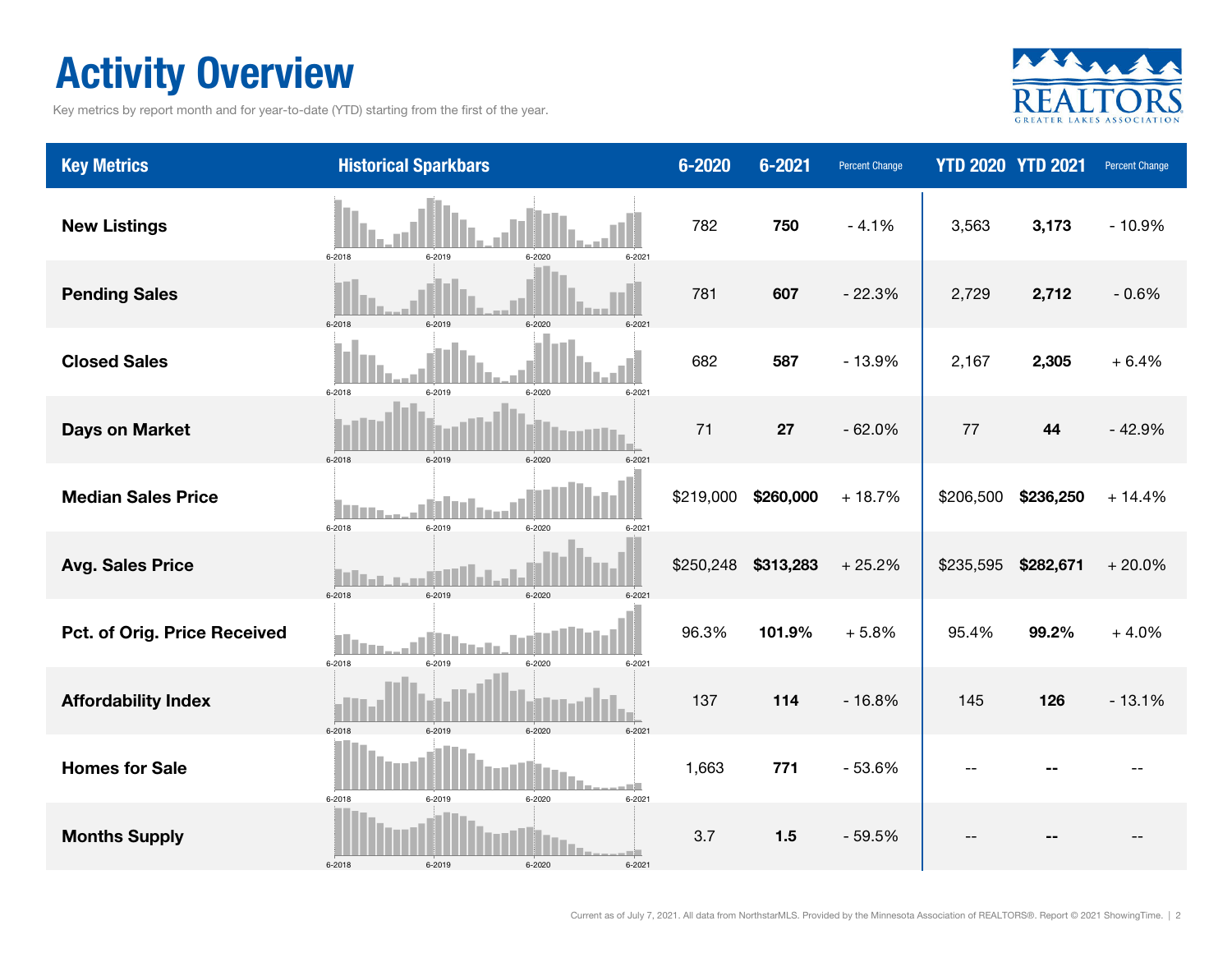## New Listings

A count of the properties that have been newly listed on the market in a given month.



Prior Year Percent Change



| <b>Historical New Listings by Month</b> |  |  |
|-----------------------------------------|--|--|

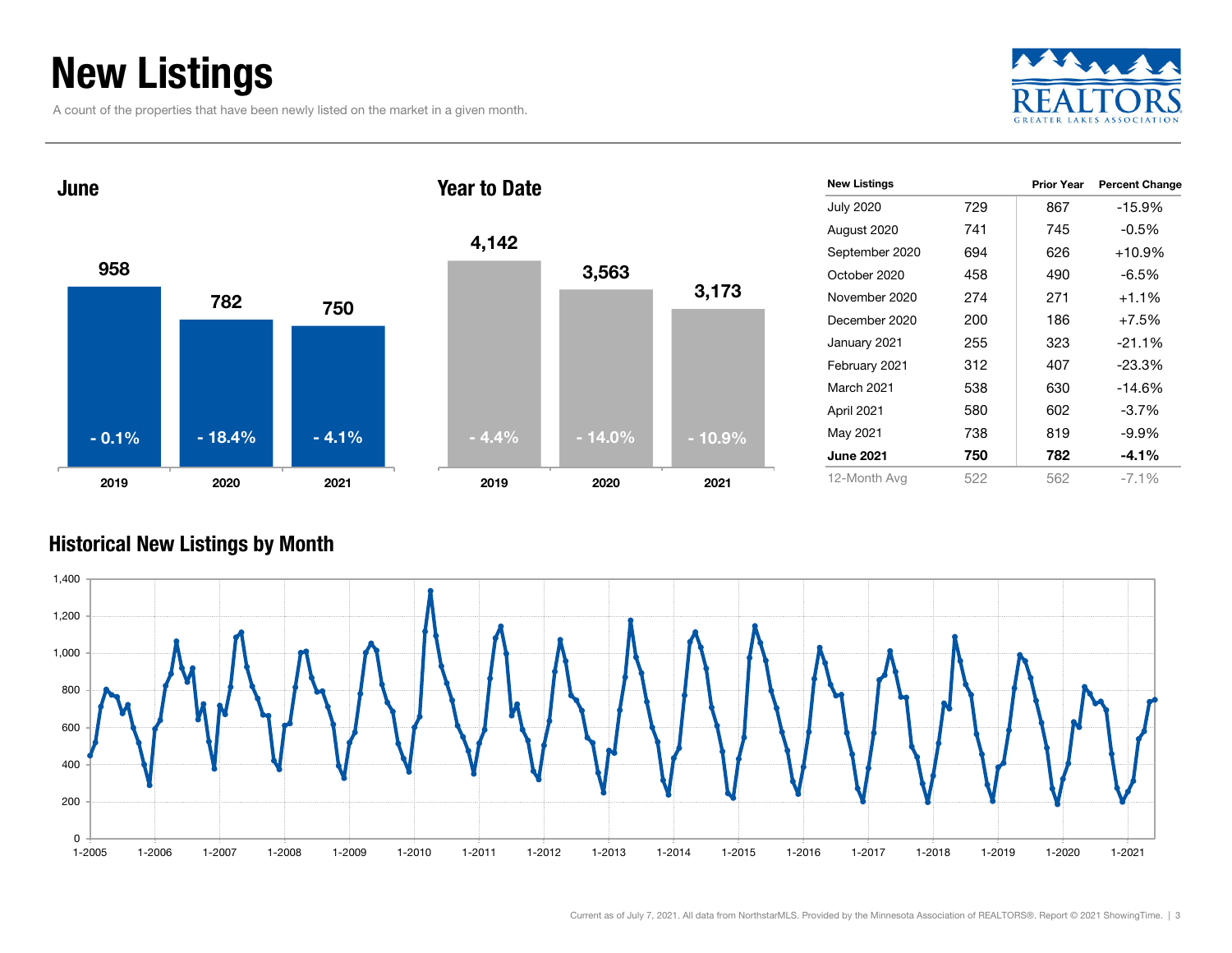### Pending Sales

A count of the properties on which offers have been accepted in a given month.





#### Historical Pending Sales by Month

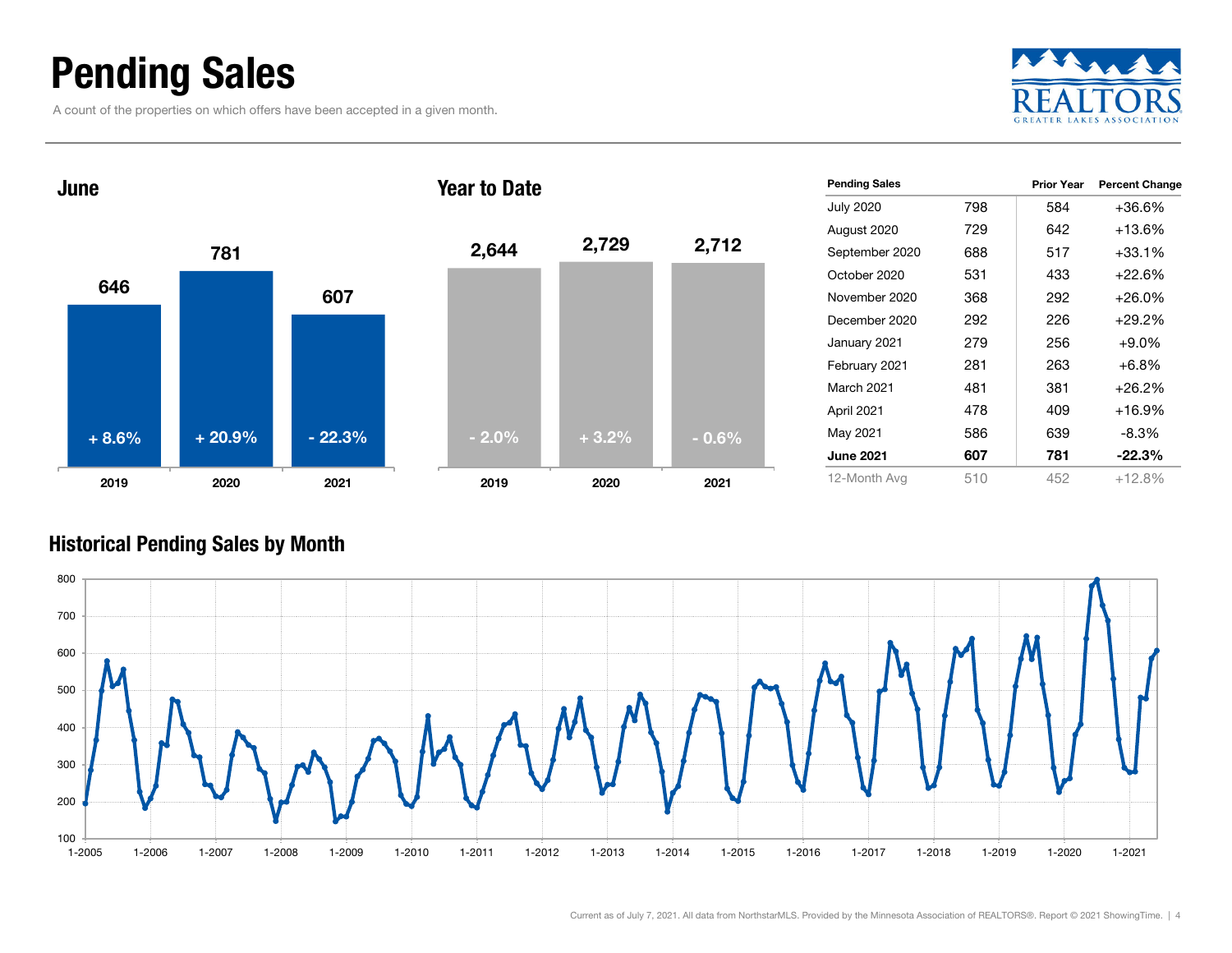### Closed Sales

A count of the actual sales that closed in a given month.





#### Historical Closed Sales by Month

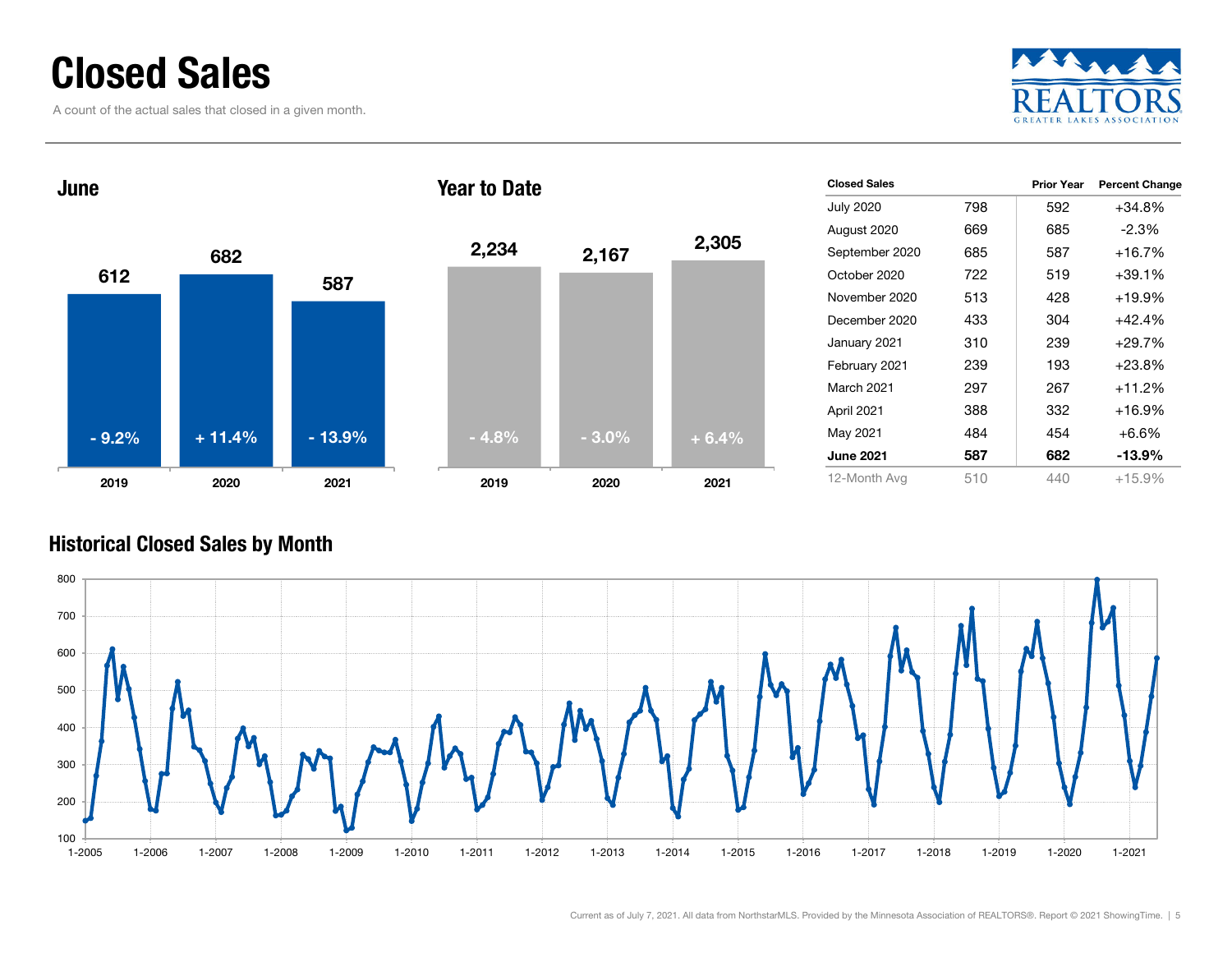### Days on Market Until Sale

Average number of days between when a property is listed and when an offer is accepted in a given month.





#### Historical Days on Market Until Sale by Month

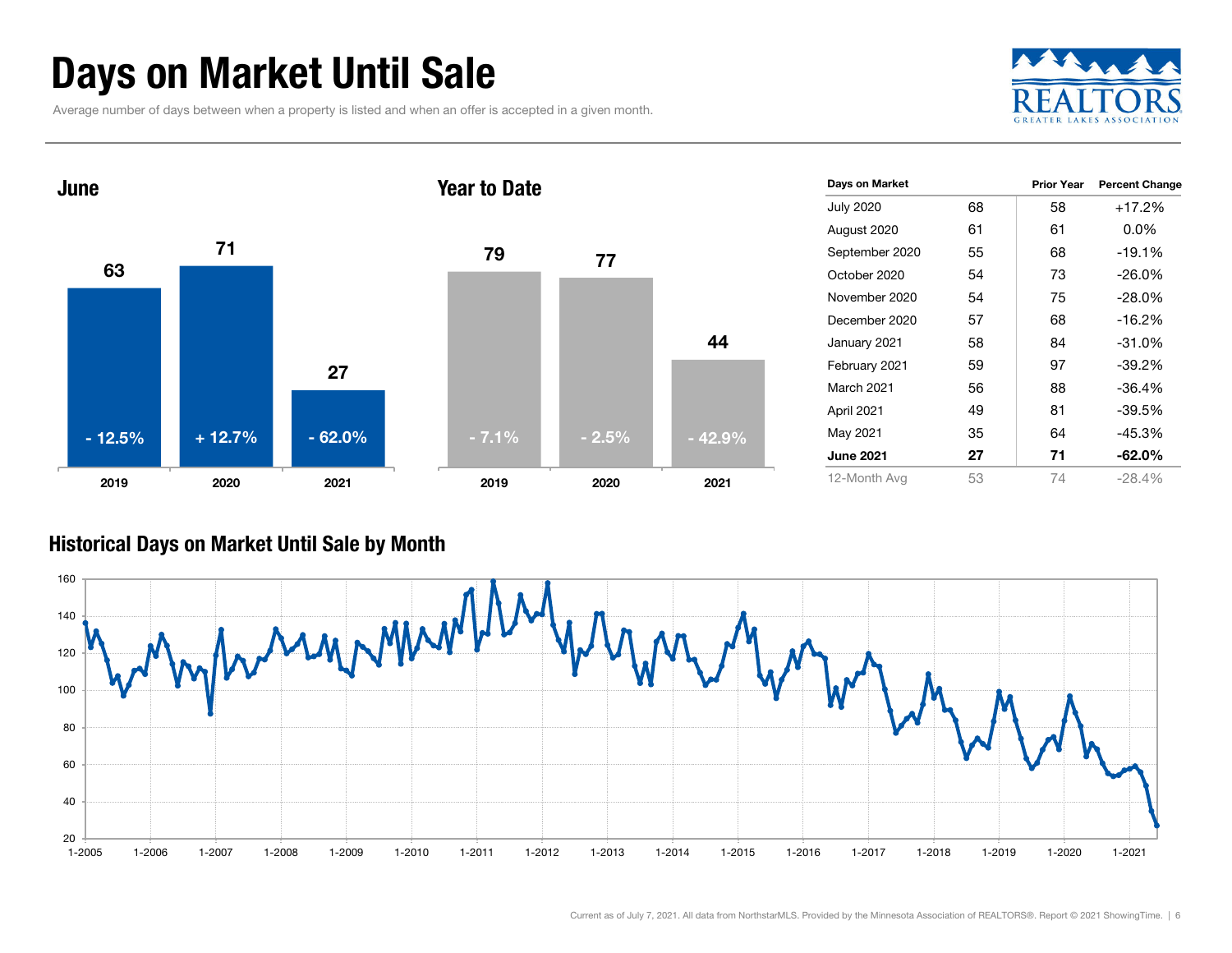### Median Sales Price

Point at which half of the sales sold for more and half sold for less, not accounting for seller concessions, in a given month.



June





| <b>Median Sales Price</b> |           | <b>Prior Year</b> | <b>Percent Change</b> |
|---------------------------|-----------|-------------------|-----------------------|
| <b>July 2020</b>          | \$220,000 | \$207,000         | $+6.3%$               |
| August 2020               | \$225,500 | \$197,500         | $+14.2\%$             |
| September 2020            | \$225,000 | \$195,000         | +15.4%                |
| October 2020              | \$235,000 | \$203,000         | +15.8%                |
| November 2020             | \$232,000 | \$185,000         | +25.4%                |
| December 2020             | \$225,000 | \$179,950         | $+25.0\%$             |
| January 2021              | \$207,500 | \$177,000         | +17.2%                |
| February 2021             | \$215,000 | \$178,250         | $+20.6%$              |
| March 2021                | \$208,450 | \$195,000         | $+6.9\%$              |
| April 2021                | \$238,000 | \$202,500         | +17.5%                |
| May 2021                  | \$245,000 | \$220,000         | $+11.4%$              |
| <b>June 2021</b>          | \$260,000 | \$219,000         | +18.7%                |
| 12-Month Avg              | \$228,038 | \$196,600         | +16.0%                |

#### Historical Median Sales Price by Month

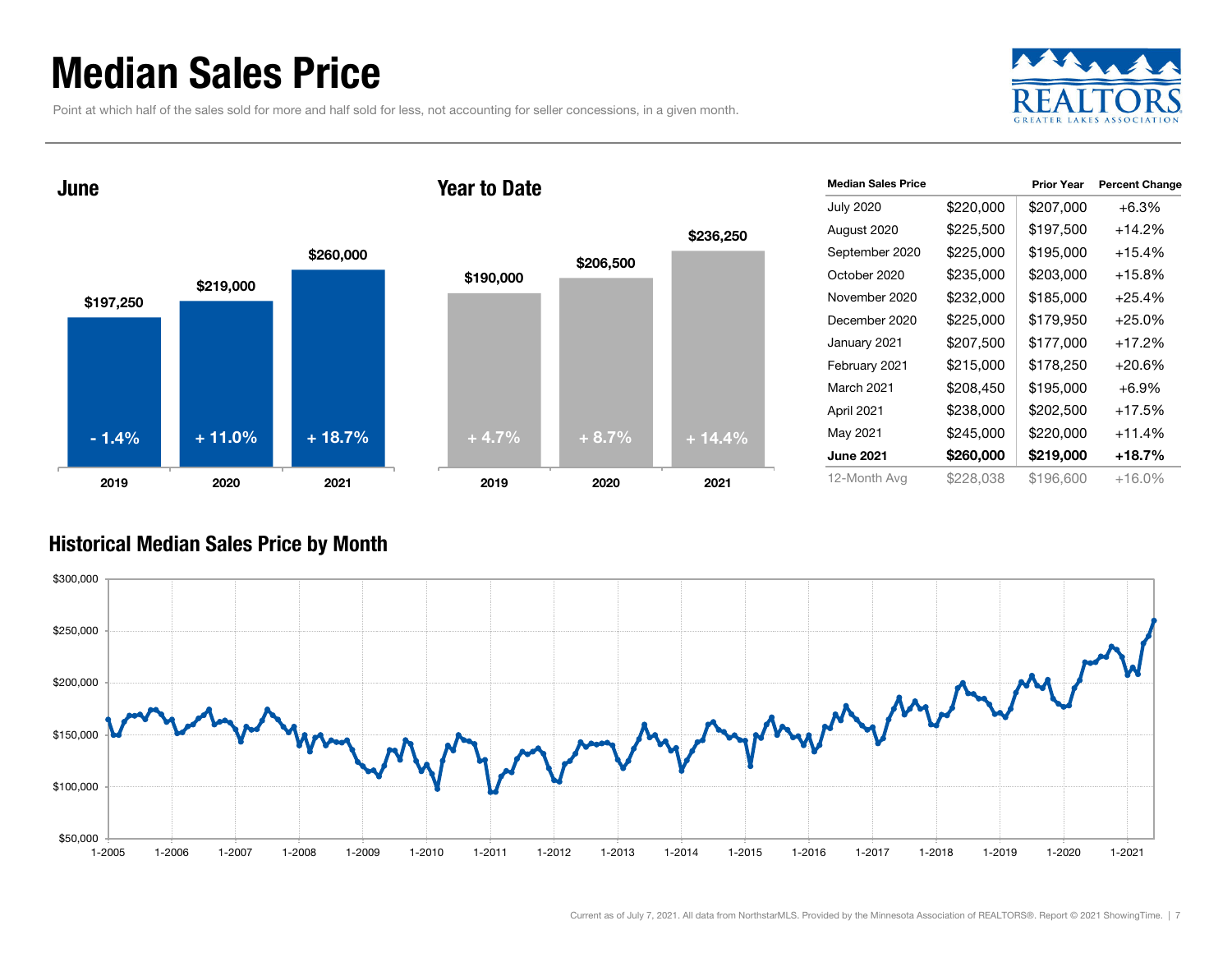### Average Sales Price

Average sales price for all closed sales, not accounting for seller concessions, in a given month.



June

#### Year to Date



| Avg. Sales Price |           | <b>Prior Year</b> | <b>Percent Change</b> |
|------------------|-----------|-------------------|-----------------------|
| <b>July 2020</b> | \$278,411 | \$235,145         | $+18.4%$              |
| August 2020      | \$276,051 | \$237,260         | $+16.3%$              |
| September 2020   | \$265,988 | \$242,794         | $+9.6\%$              |
| October 2020     | \$307,472 | \$247,605         | $+24.2%$              |
| November 2020    | \$286,926 | \$216,962         | $+32.2\%$             |
| December 2020    | \$265,230 | \$234,326         | $+13.2%$              |
| January 2021     | \$251,828 | \$208,264         | $+20.9%$              |
| February 2021    | \$251,860 | \$213,290         | $+18.1%$              |
| March 2021       | \$237,528 | \$235,337         | $+0.9%$               |
| April 2021       | \$277,328 | \$215,369         | $+28.8%$              |
| May 2021         | \$312,723 | \$252,207         | $+24.0\%$             |
| <b>June 2021</b> | \$313,283 | \$250,248         | $+25.2%$              |
| 12-Month Avg     | \$277,052 | \$232,401         | +19.2%                |

#### Historical Average Sales Price by Month

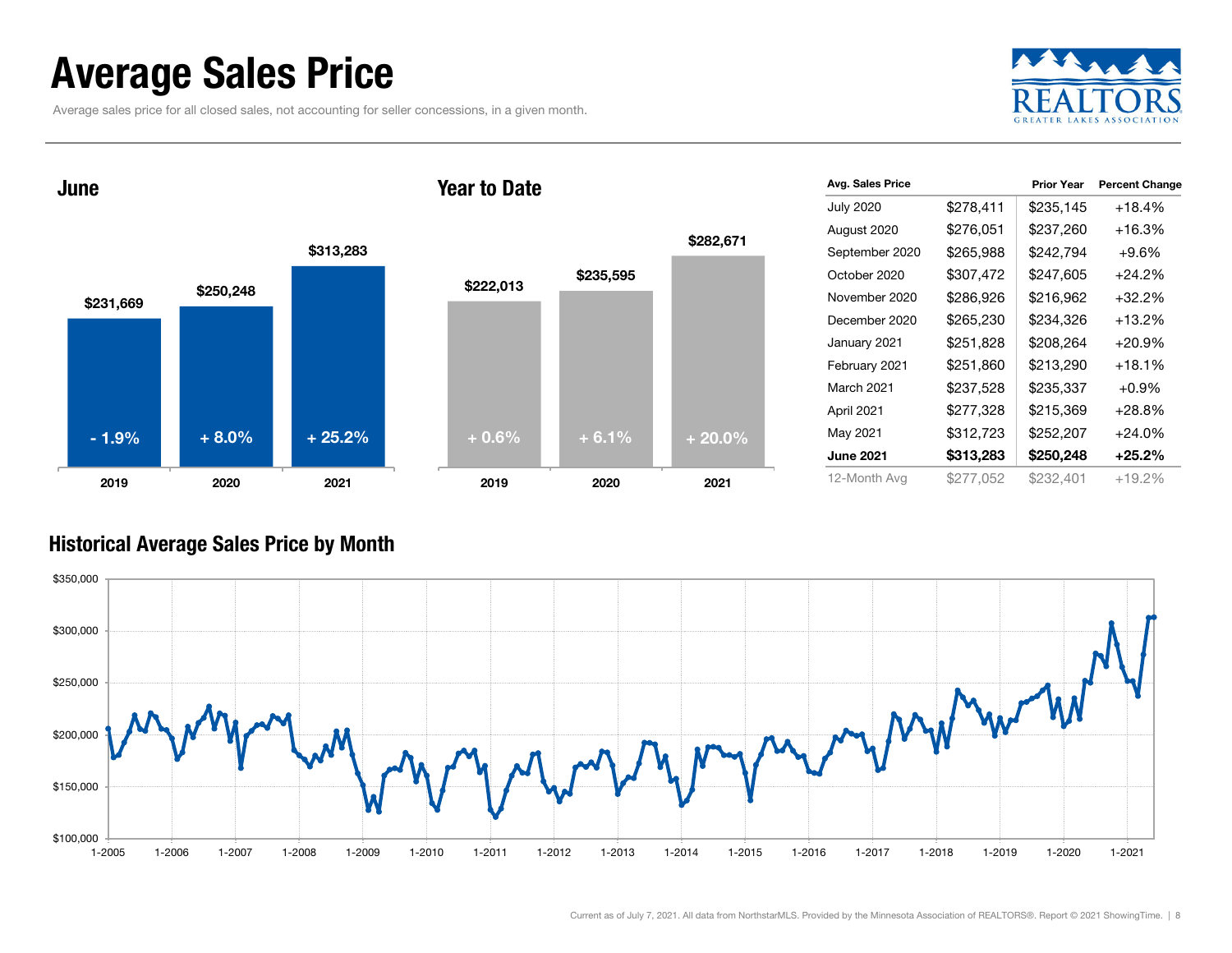## Percent of Original List Price Received

Percentage found when dividing a property's sales price by its original list price, then taking the average for all properties sold in a given month, not accounting for seller concessions.



96.3% 96.3% 101.9 %2019 2020 2021 June95.3% 95.4% 99.2% 2019 2020 2021 Year to Date<sup>+</sup> 0.4% $\%$  0.0% + 5.8% + 0.5% + 0.1% + 4.0%

| Pct. of Orig. Price Received |        | <b>Prior Year</b> | <b>Percent Change</b> |  |
|------------------------------|--------|-------------------|-----------------------|--|
| <b>July 2020</b>             | 96.3%  | 96.1%             | $+0.2%$               |  |
| August 2020                  | 96.7%  | 95.7%             | $+1.0%$               |  |
| September 2020               | 97.1%  | 94.2%             | $+3.1%$               |  |
| October 2020                 | 97.5%  | 94.0%             | $+3.7%$               |  |
| November 2020                | 97.2%  | 93.4%             | $+4.1%$               |  |
| December 2020                | 96.4%  | 94.4%             | $+2.1%$               |  |
| January 2021                 | 96.7%  | 93.7%             | $+3.2%$               |  |
| February 2021                | 95.8%  | 92.5%             | $+3.6%$               |  |
| March 2021                   | 97.0%  | 95.9%             | $+1.1\%$              |  |
| April 2021                   | 99.3%  | 95.3%             | $+4.2%$               |  |
| May 2021                     | 100.7% | 95.8%             | $+5.1%$               |  |
| <b>June 2021</b>             | 101.9% | 96.3%             | $+5.8%$               |  |
| 12-Month Avg                 | 97.7%  | 94.8%             | $+3.1\%$              |  |

#### Historical Percent of Original List Price Received by Month

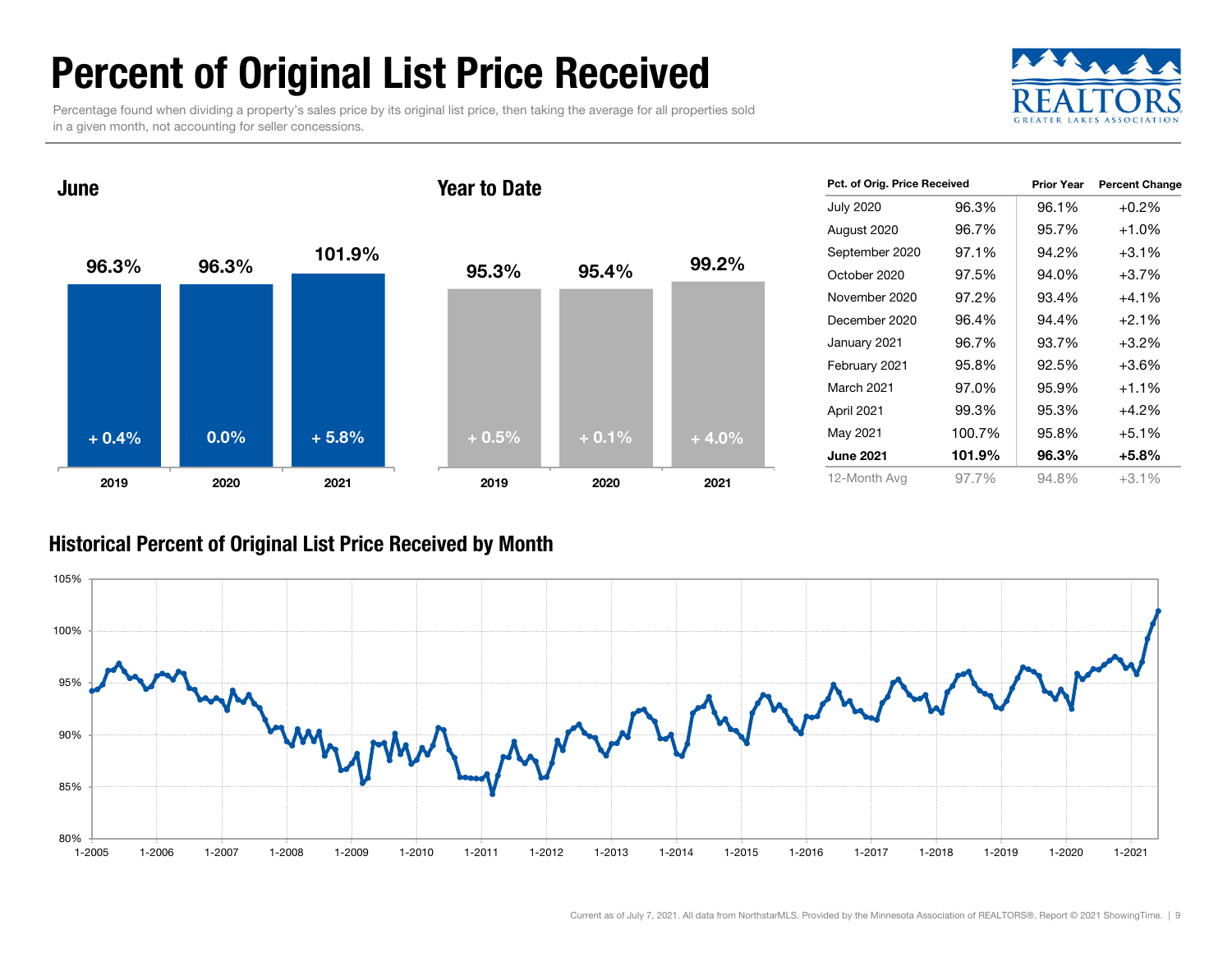# Housing Affordability Index

This index measures housing affordability for the region. For example, an index of 120 means the median household income is 120% of what is necessary to qualify for the median-priced home under prevailing interest rates. A higher number means greater affordability.





| <b>Affordability Index</b> |     | <b>Prior Year</b> | <b>Percent Change</b> |
|----------------------------|-----|-------------------|-----------------------|
| <b>July 2020</b>           | 138 | 134               | $+3.0%$               |
| August 2020                | 136 | 147               | -7.5%                 |
| September 2020             | 136 | 147               | -7.5%                 |
| October 2020               | 132 | 143               | $-7.7\%$              |
| November 2020              | 134 | 153               | $-12.4%$              |
| December 2020              | 138 | 157               | $-12.1%$              |
| January 2021               | 148 | 164               | -9.8%                 |
| February 2021              | 136 | 164               | $-17.1%$              |
| <b>March 2021</b>          | 141 | 145               | $-2.8%$               |
| April 2021                 | 126 | 146               | $-13.7%$              |
| May 2021                   | 122 | 134               | -9.0%                 |
| <b>June 2021</b>           | 114 | 137               | $-16.8%$              |
| 12-Month Avg               | 134 | 147               | $-8.8\%$              |

#### Historical Housing Affordability Index by Mont h

![](_page_9_Figure_6.jpeg)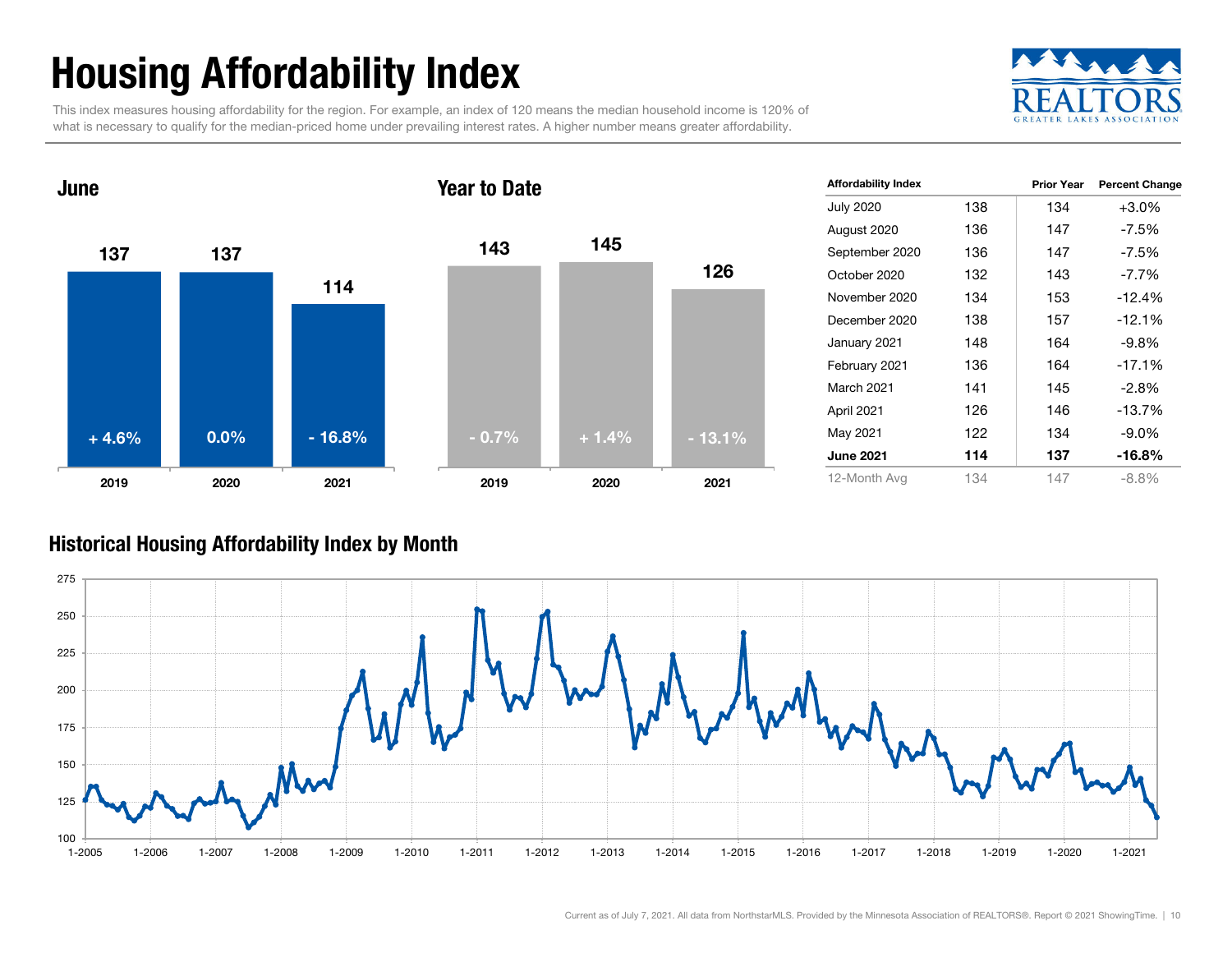### Inventory of Homes for Sale

The number of properties available for sale in active status at the end of a given month.

![](_page_10_Picture_2.jpeg)

![](_page_10_Figure_3.jpeg)

#### Historical Inventory of Homes for Sale by Month

![](_page_10_Figure_5.jpeg)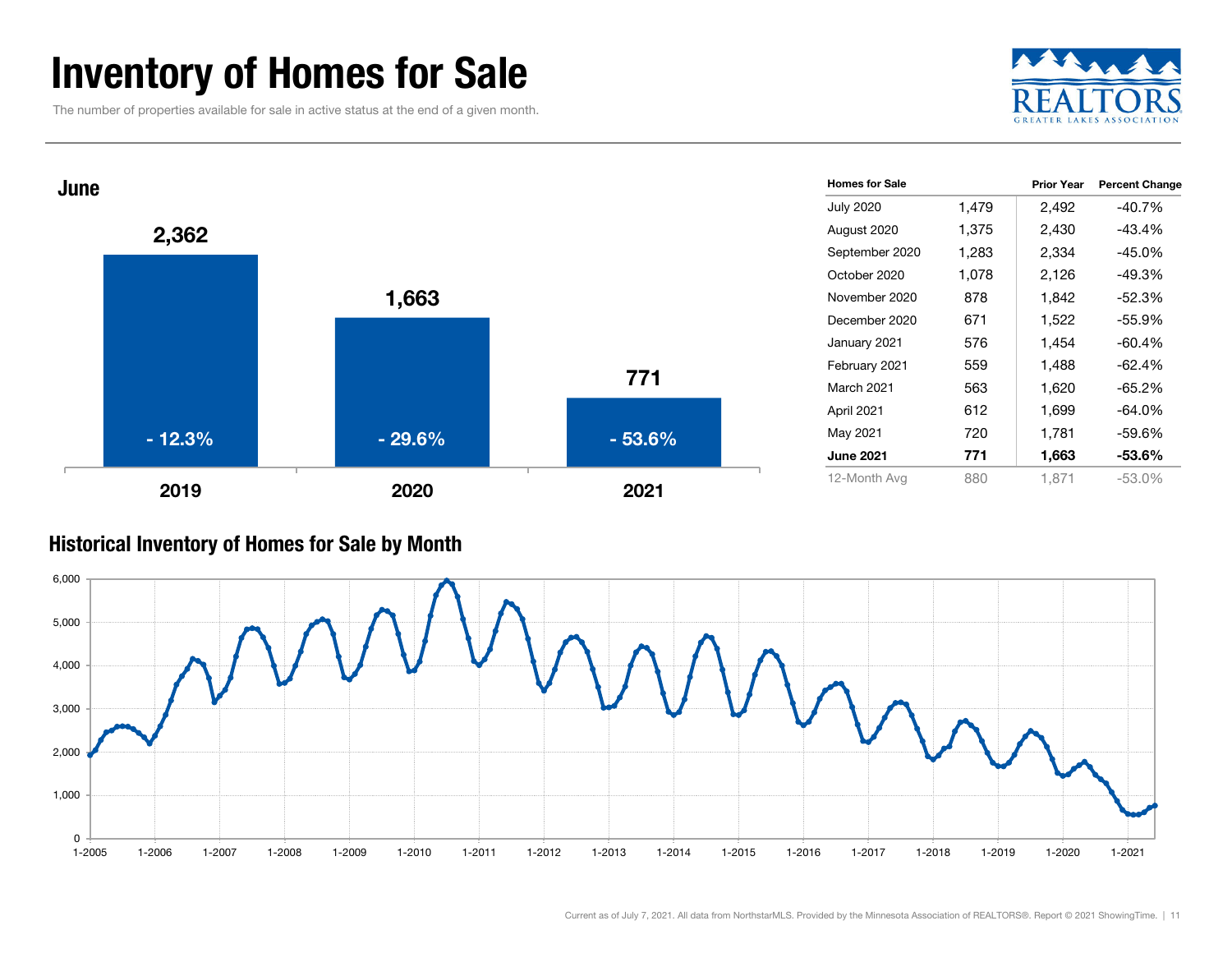### Months Supply of Inventory

The inventory of homes for sale at the end of a given month, divided by the average monthly pending sales from the last 12 months.

![](_page_11_Picture_2.jpeg)

![](_page_11_Figure_3.jpeg)

#### Historical Months Supply of Inventory by Month

![](_page_11_Figure_5.jpeg)